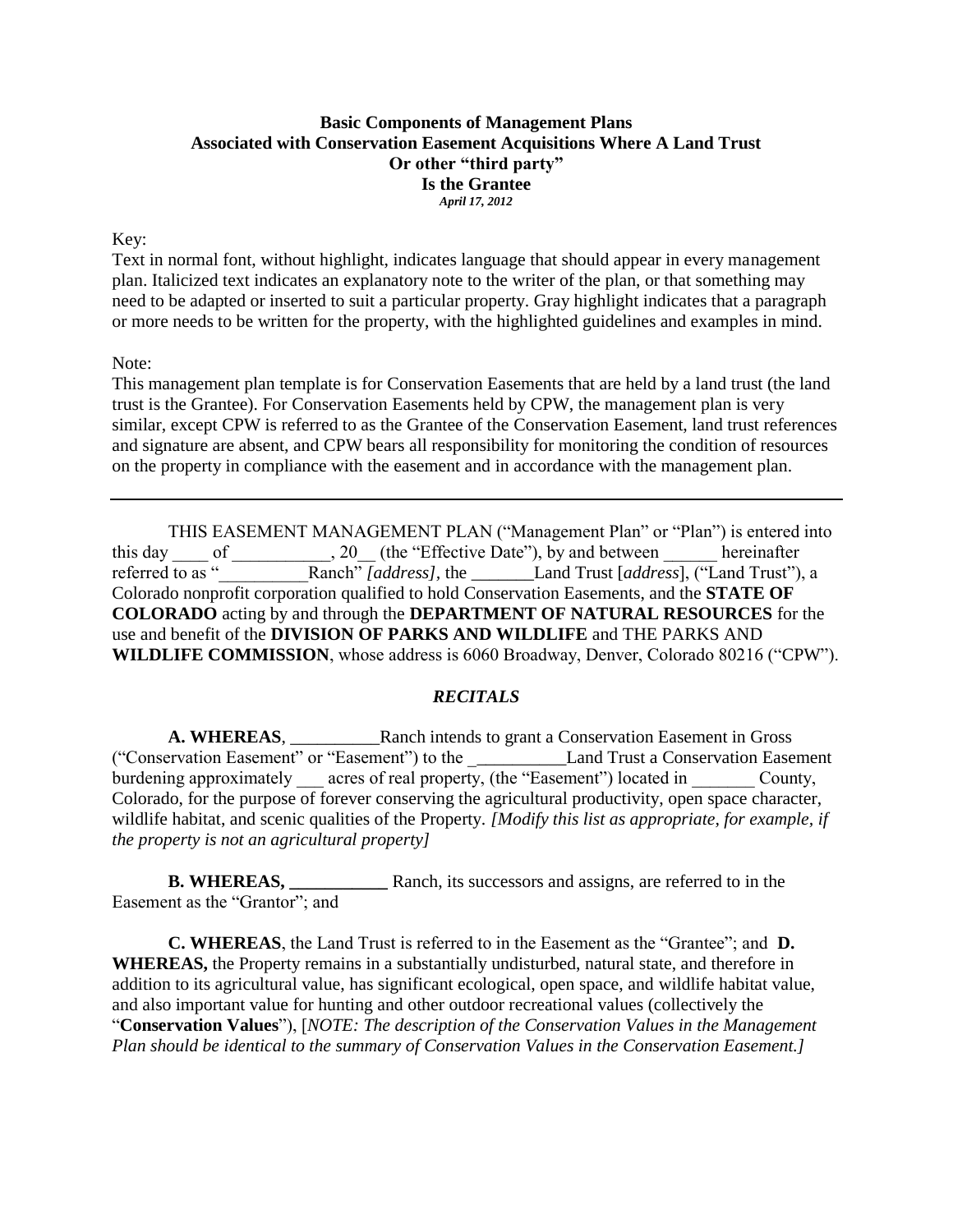**E. WHEREAS**, the purpose of a Management Plan is to provide management direction to maintain and/or enhance the Conservation Values of the Property as they exist at the time of the placement of the Conservation Easement; and

**F. WHEREAS** the funding for the Conservation Easement was provided in part by CPW; and

**G. WHEREAS, Paragraph** of the Easement references a "Management Plan" developed and approved by the Grantor, the Land Trust and CPW; and

**H. WHEREAS**, if the Easement is conveyed from Ranch to the Land Trust, then this document shall constitute the Management Plan referenced in it, which is hereby approved, dated, and signed by the parties hereto.

**NOW, THEREFORE,** the parties hereto agree that, if the Easement is conveyed from Ranch to the Grantee, then the Property shall be managed in accordance with this document.

The Management Plan should be used in conjunction with the Baseline Report, which indicates the Present Conditions of the \_\_\_\_\_\_\_\_\_\_ Ranch to be protected at the time of the placement of the Conservation Easement. Any conflict between the Management Plan and the terms of the Conservation Easement shall be resolved in favor of the Conservation Easement.

The Management Plan is based on the best available information, and provides a foundation for longterm adaptive management of the property and its resources. It is a working document which will change and evolve with the Property and should be updated at least every five years. As recommended actions are implemented, and as objectives change, the Management Plan should reflect these changes. The Management Plan should be used to:

- Describe the management objectives for the \_\_\_\_\_\_\_ Ranch and ensure that all actions support those objectives;
- Create a foundation for individual resource management plans as needed;
- Identify partnering opportunities with resource agencies; and
- Monitor the state of resources on the Ranch.

# **I. Ecological Landscape**

*1) A brief, one or two-paragraph description of the dominant ecological communities, including vegetation types. Reference to the Baseline is appropriate.*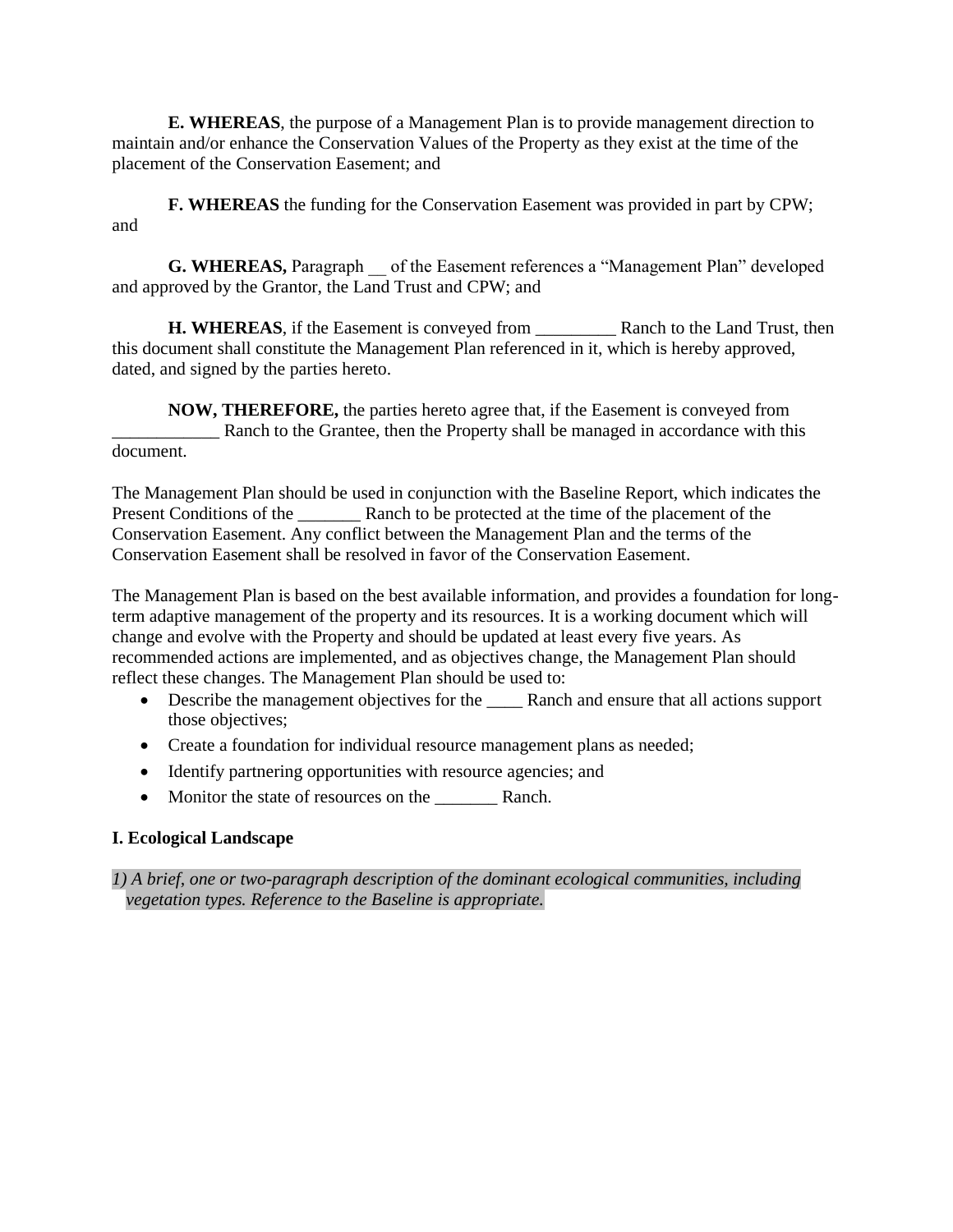*A thorough description is not necessary, because this should be covered in the Baseline.* 

*2) A description of the agricultural activities on the property. More details describing current options may be included in an Appendix. This may be appropriate if details on operations of the property were not in the baseline report.*

*An example follows:* 

*The Gilmore Ranch supports an active agricultural operation, and these operations will continue after the property is under easement. About 300 acres of upland are planted in perennial hay crops. Most of the remainder of the property is grazed, with varying duration and intensity, depending in part on the accessibility of the various pastures. Some areas are grazed only for short periods each year because during much of the year access is cutoff by high water in the river and sloughs.* 

*Note: a separate, more detailed section on agricultural operations follows in Section VI.* 

- *3) A description of the wildlife values supported by this landscape – backed up by, and not repetitious of, information in the Baseline. The statement should identify habitat on the property associated with the life cycles of the species identified as important to the wildlife values of the property.*
- *4) A brief statement of why the property is important in the larger landscape, and what protection of this property means for protecting wildlife values in the area, region and/or statewide. If applicable, reference to this Property's association with an existing conservation strategy for particular species would be appropriate.*

# **II. Overall Management Goals**

*CPW's basic reason for participating in any Conservation Easement with wildlife values is that a particular property supports the wildlife species that currently or historically have depended on it. Our primary objectives should be described, including identification of the priority species on this property.*

- *An example of an overall goal: The goal of the Easement and of this Plan is to protect in perpetuity and, where appropriate, to enhance the habitat of the ABC Ranch for the benefit of Greater Sage-Grouse and Columbian Sharp-tailed Grouse ("the Grouse") while allowing the flexibility necessary to maintain sustainable agricultural operations.*
- *The Plan will ensure that the property remains a mix of native sagebrush interspersed with grassy meadows and riparian systems that continue to support Greater Sage-Grouse habitat. This mix of habitats will also provide an excellent habitat mosaic for a myriad of other species including, but not limited to….. The strategies to achieve management objectives include vegetative management, protection of riparian areas and wet meadows …. Finally, the Plan must allow for continued sustainable agricultural operations and be acceptable to ABC Ranch while providing habitat for the Grouse.*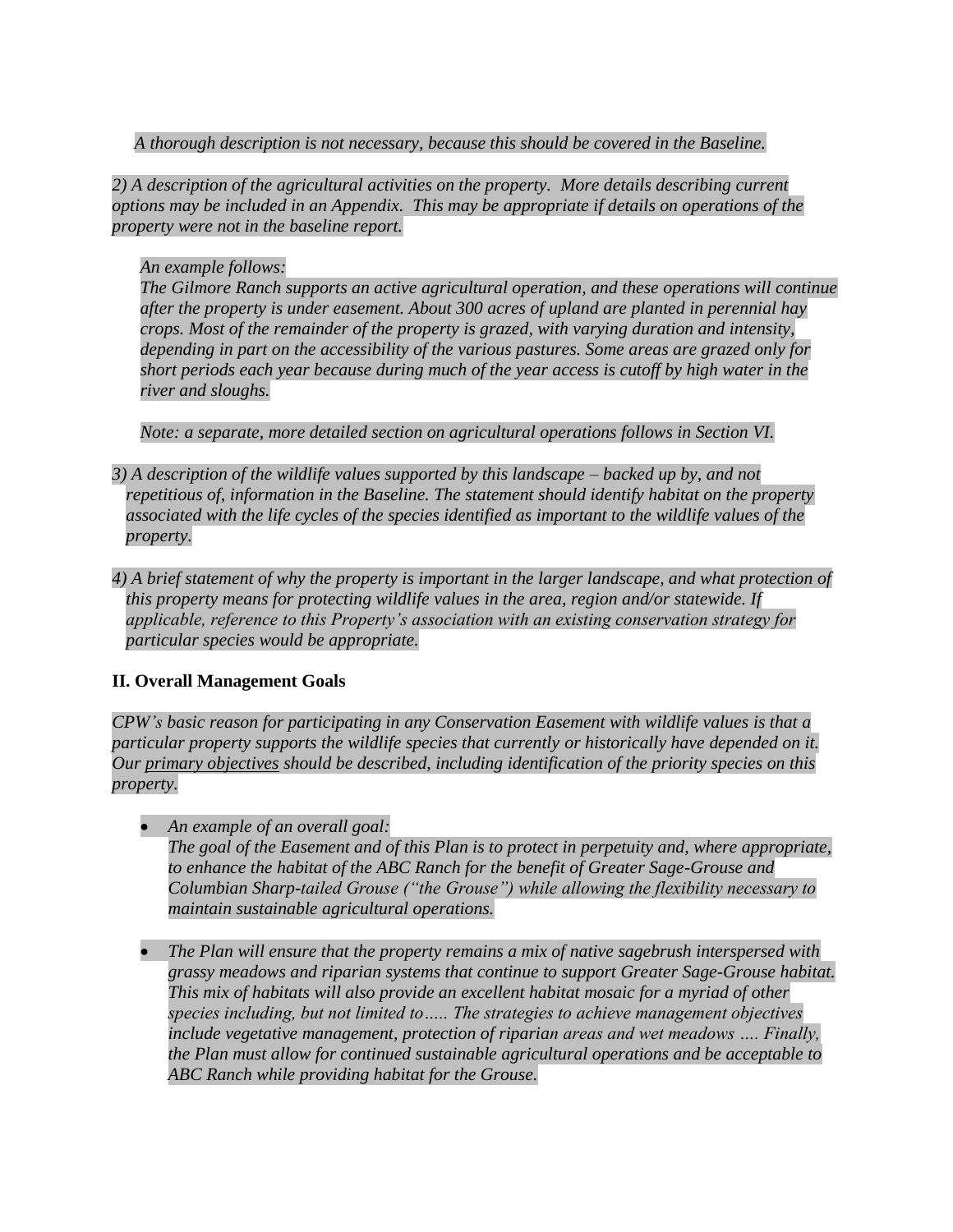# **III. Vegetative Management**

### **Objectives**

 *A brief list of measurable objectives related to the condition of vegetation. Examples could include an objective for preventing the spread of noxious weeds, or managing for residual cover and/or age class of vegetation.* 

## **Management Actions**

 *A list of Actions for each objective listed above. The Actions could address, for example, haying, timber removal, fire, irrigation, chemical treatment, mechanical treatment, control of noxious weeds, and any other management practices affecting the vegetation on the property. (Grazing management is addressed in a separate section related specifically to agricultural practices.)* 

# *Sample language for some Actions related to weed control:*

*ABC Ranch shall map and monitor the status of invasive species with special attention given to Colorado A-list species known from the Yampa watershed (meadow knapweed, and yellow starthistle) and high priority B-list species including Dalmation toadflax, yellow toadflax, leafy spurge, spotted knapweed, Russian knapweed, white top, tamarisk, and Russian olive. Early infestations should be controlled using the most effective integrated weed management approach for the species, including but not limited to cutting, mowing, grazing, pulling, and application of appropriate biological controls and chemicals. ABC Ranch is responsible for covering the costs of weed control on the Property.*

*This section of the plan should also address catastrophic events and enhancement plans.* 

In the event of a catastrophic event such as range fire, flood, or other acts of god that require reseeding, the development of a reseeding plan shall be required. If reseeding is in the best interest of habitat management, also know and the CPW shall jointly agree in writing on the reseeding plan; however, reestablishing the native communities shall be a priority.

Nothing in this Management Plan shall prohibit the \_\_\_ Ranch from participating in any State, Federal or private enhancement programs (such as EQIP, WHIP, and Partners for Fish and Wildlife, etc). However, the CPW shall be involved in any enhancement planning on the Property, and the enhancements shall not violate this Management Plan or the Easement.

# **IV. Game Species**

The Conservation Values associated with game species are described in the baseline report.

# **Objectives**

 *A brief list of measurable objectives related to protection of habitat important to big game and not covered in the Vegetative Management Objectives. Examples could include protecting important movement corridors on the property; DAU harvest objectives on the property; and integrating wildlife population objectives into other resource management objectives.*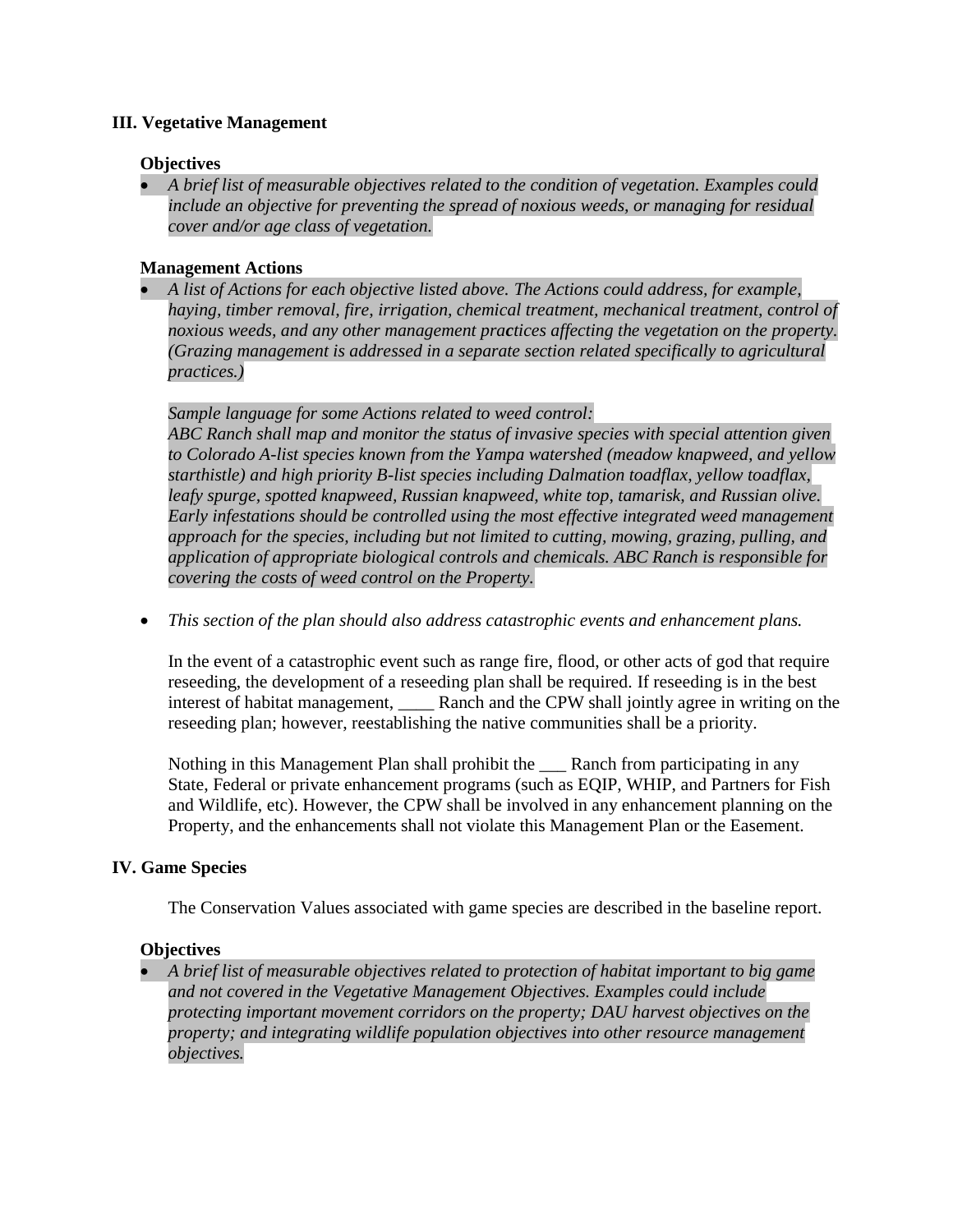### **Management Actions**

 *A list of Actions for each objective listed above. The Actions could address, for example, maintaining particular habitat on the property for use by big game species.* 

### **V. Threatened and Endangered Species Conservation**

The Conservation Values associated with Threatened and Endangered Species are described in the baseline report.

#### **Objectives**

 *A brief list of measurable objectives related to protection of habitat for species of concern, not covered in the Objectives above. Examples could include protecting specific habitat locations for protected species known to be on the property or nearby; minimizing impacts and/or enhancing brood-rearing areas, critical winter range, or migration corridors for protected species.* 

#### **Management Actions**

 *A list of Actions for each objective listed above. The Actions should address all known factors influencing the objectives described above.* 

### **VI. Agricultural Features and Operations**

#### **Objectives**

- *A brief list of measurable objectives for the management of agricultural operations so that they support the wildlife values identified on the property. Examples:* 
	- o *Manage areas of permanent vegetation for continued plant health and diversity, ground cover, and agricultural production;*
	- o *Ensure agricultural features and operations are consistent with the wildlife habitat values of the property;*
	- o *Ensure efficient use of the encumbered water rights to the benefit of biodiversity and agricultural production.*

#### **Management Actions**

 *A list of Actions for each objective listed above. Typical Actions would address the timing, intensity and duration of grazing (for example, by reference to a Grazing Management Plan); fencing; irrigation management; timing of haying; and any reasonable adjustments in agricultural operations that provide protection for habitat and priority species identified in the Conservation Easement. Note to writer: Specific monitoring protocol (e.g., a Grazing Response Index (GRI) or other tool for measuring the condition of the landscape) are not appropriate in the body of the Plan; they may be included in an appendix to the Plan.* 

# **VII. Water Management (if applicable)**

*On some properties, management of water resources (all water in and on the property) can be critical to maintenance of the conservation values protected by the Conservation*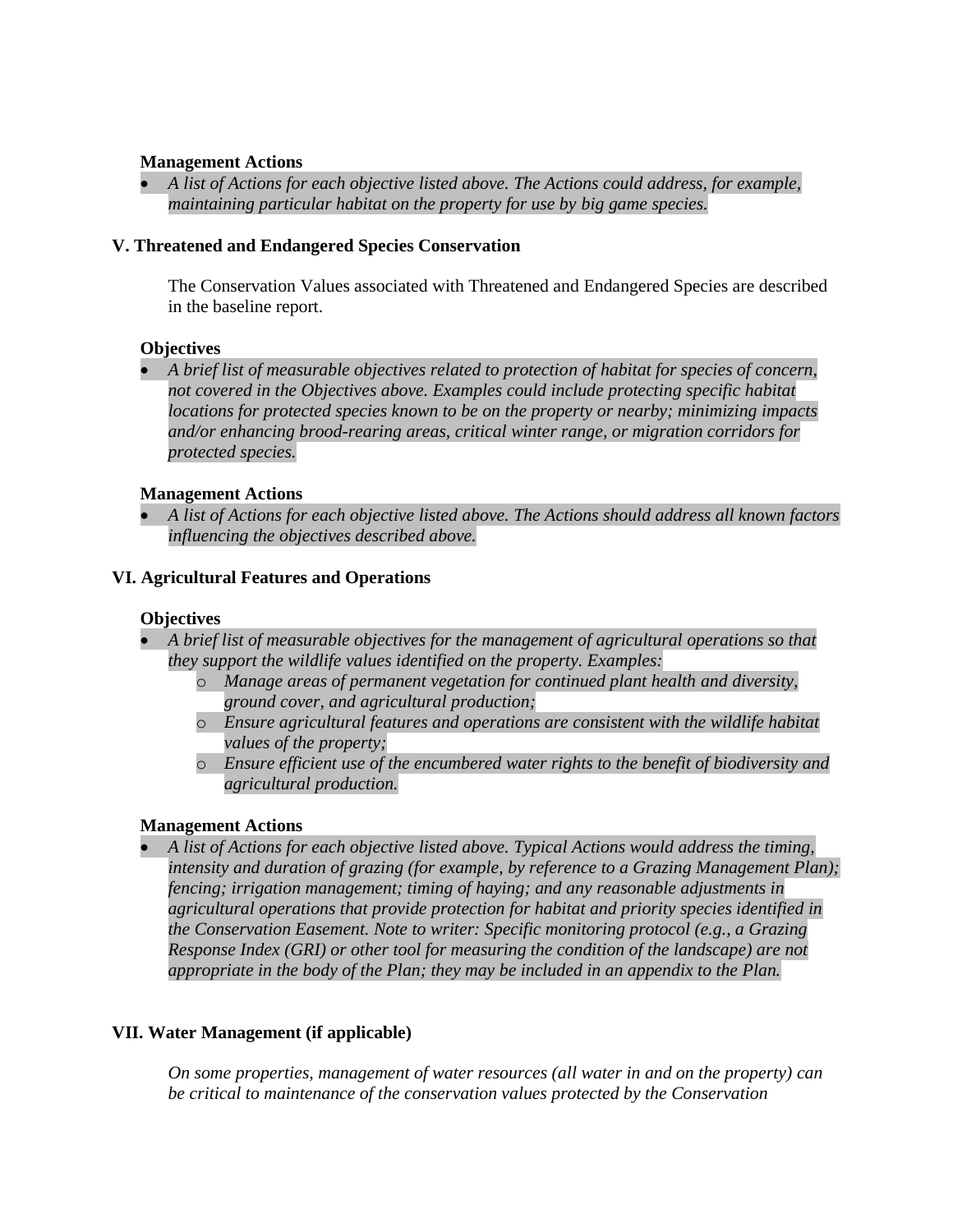*Easement. Where so, identifying objectives and actions for this management is appropriate, as long as these are consistent with the water resources (including water rights, well permits, etc.) encumbered by the deed of Conservation Easement or required for protecting the property's conservation values.*

## **Objectives**

 A brief list of objectives for management of water resources on the property. Examples could include protection of sage grouse brood rearing habitat in the hay meadows, or protection of other avian species' nesting habitat., or production of vegetation for winter range.

### **Management Actions**

 A list of actions for each objective listed above. Actions might include continuing irrigation practices in the hay meadows in specific months, or restricting the time of field cultivation or haying operations.

# **VIII. Recreation Management (if applicable)**

#### **Objectives**

 *A brief list of objectives for management of recreation on the property, other than hunting objectives addressed previously in the document. Examples could include avoiding disturbance to wildlife at critical points in the year, or avoiding disturbance to particularly sensitive habitat areas.* 

### **Management Actions**

 *A list of Actions for each objective listed above. Actions might include limiting the number of people on the Property using off-road vehicles; avoiding recreational activity in critical wildlife areas during breeding, production, and winter periods.* 

#### **IX. Other Management Opportunities**

Grantor and CPW may consider other habitat management opportunities consistent with the terms of the Easement and this Management Plan and implement such opportunities upon mutual agreement.

# **X. Monitoring**

*Describe the requirements to access and monitor the property (including water resources if applicable), in support of the conservation values identified for the property and consistent with the terms of the Conservation Easement. Monitoring protocol for all parties may vary considerably depending on, for example, overall management objectives and the wildlife species involved.* 

*CPW may reserve the right in the deed of Conservation Easement to monitor particularly sensitive wildlife populations and habitat. The point would not be to duplicate the land trust's monitoring responsibilities and activities, but to bring CPW's expertise to bear in these sensitive wildlife situations, and only where and when needed to meet the agency's additional objectives and requirements. For example, CPW will probably reserve the right*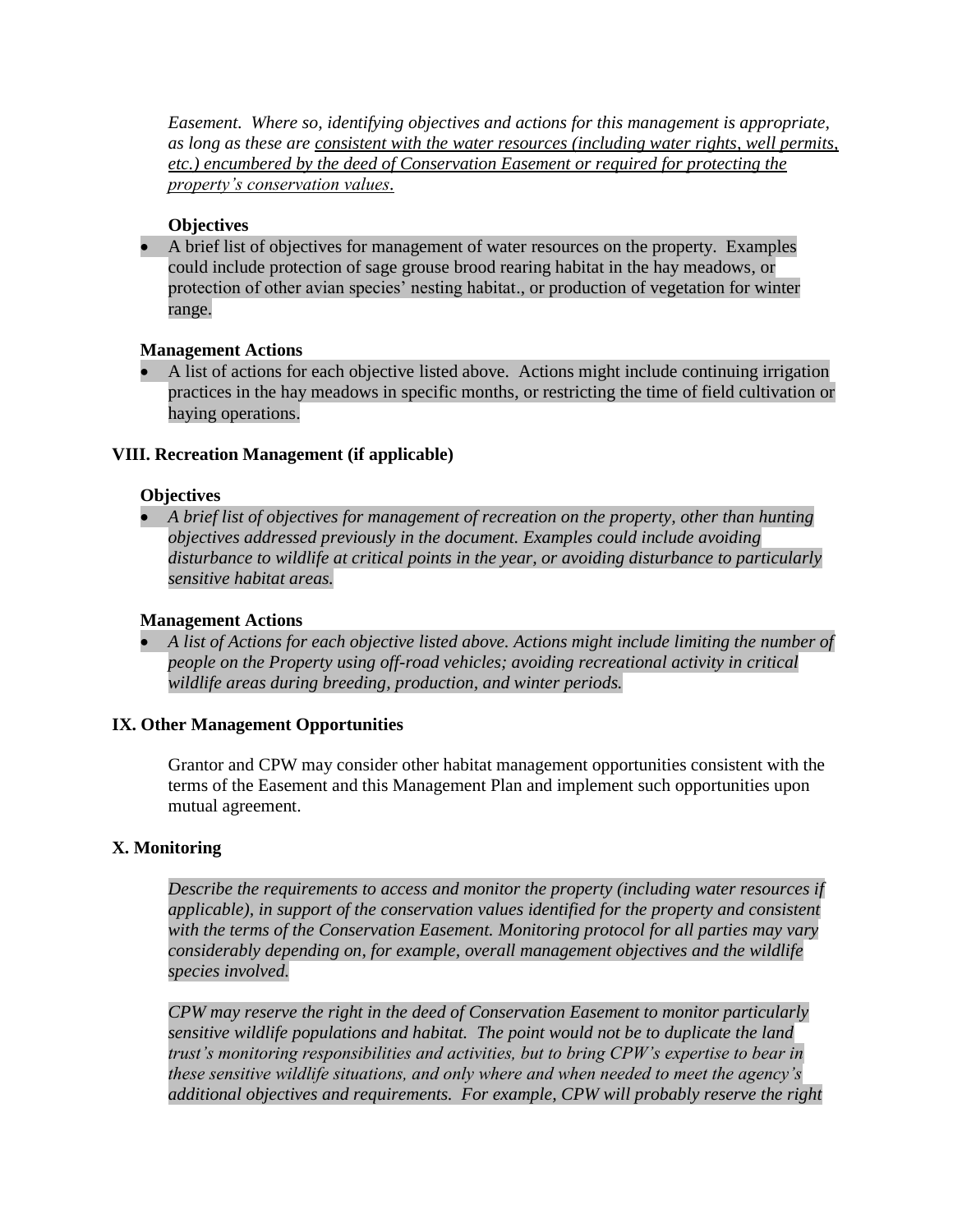*to monitor sage grouse leks in order to gather population counts. Another example could include the monitoring of wetlands. Sample language:*

The conservation goals discussed above will be met using an adaptive management approach, which includes regular monitoring and re-visiting the management plan.

[Land Trust will insert their monitoring requirements here.]

As outlined in the Conservation Easement, CPW will monitor the condition of the propertyas needed to support the terms of the Management Plan, and may conduct additional monitoring on special request. Access to the property for monitoring purposes will be with the permission of the landowner, consistent with Section \_\_\_ of the Conservation Easement. Such monitoring shall not unreasonably interfere with Ranch use, management, and quiet enjoyment of the Property. If monitoring indicates a possible compromise of conservation values, CPW will discuss the situation with the landowner and recommend appropriate management practices to address the problem. While CPW cannot require improvement of the CE property's conservation values, we can require that they be maintained.

This Management Plan shall be reviewed no less than every five years. Therefore, on or before  $(date)$  the Management Plan shall be reviewed by the CPW, the \_\_\_\_ Land Trust and the \_\_\_\_\_\_\_ Ranch. If changes are necessary, it shall be modified upon written agreement by all parties. Updated versions of the Management Plan will be signed and filed with all parties. If changes cannot be agreed upon, the existing Management Plan shall stay in place. However, if in the interim, \_\_\_\_\_\_\_\_ Ranch and the CPW and the \_\_\_\_\_\_\_ Land Trust determine that this Management Plan should be modified before that date, the parties can modify it at any time upon written agreement among all parties.

WHEREFORE, the parties have agreed to this Management Plan for the \_\_\_\_\_\_\_ Ranch on the day and year first written above.

**\_\_\_\_\_\_\_\_\_\_\_\_\_\_\_\_\_ Ranch** 

By: \_\_\_\_\_\_\_\_\_\_\_\_\_\_\_\_\_\_,LLC (if applicable)

Name:

[*signature above; typed name below*]

**\_\_\_\_\_\_\_\_\_\_\_\_\_\_\_\_ Land Trust (or Local Government)** 

| By: |  |
|-----|--|
|-----|--|

Name: [signature above; typed name below]

**THE STATE OF COLORADO, DEPARTMENT OF NATURAL RESOURCES, DIVISION OF WILDLIFE AND WILDLIFE COMMISSION** 

By:\_\_\_\_\_\_\_\_\_\_\_\_\_\_\_\_\_\_\_\_\_\_\_\_\_\_\_\_\_\_\_\_\_\_\_\_\_\_

\_\_\_\_\_\_\_\_\_, CPW \_\_\_\_\_\_Regional Manager